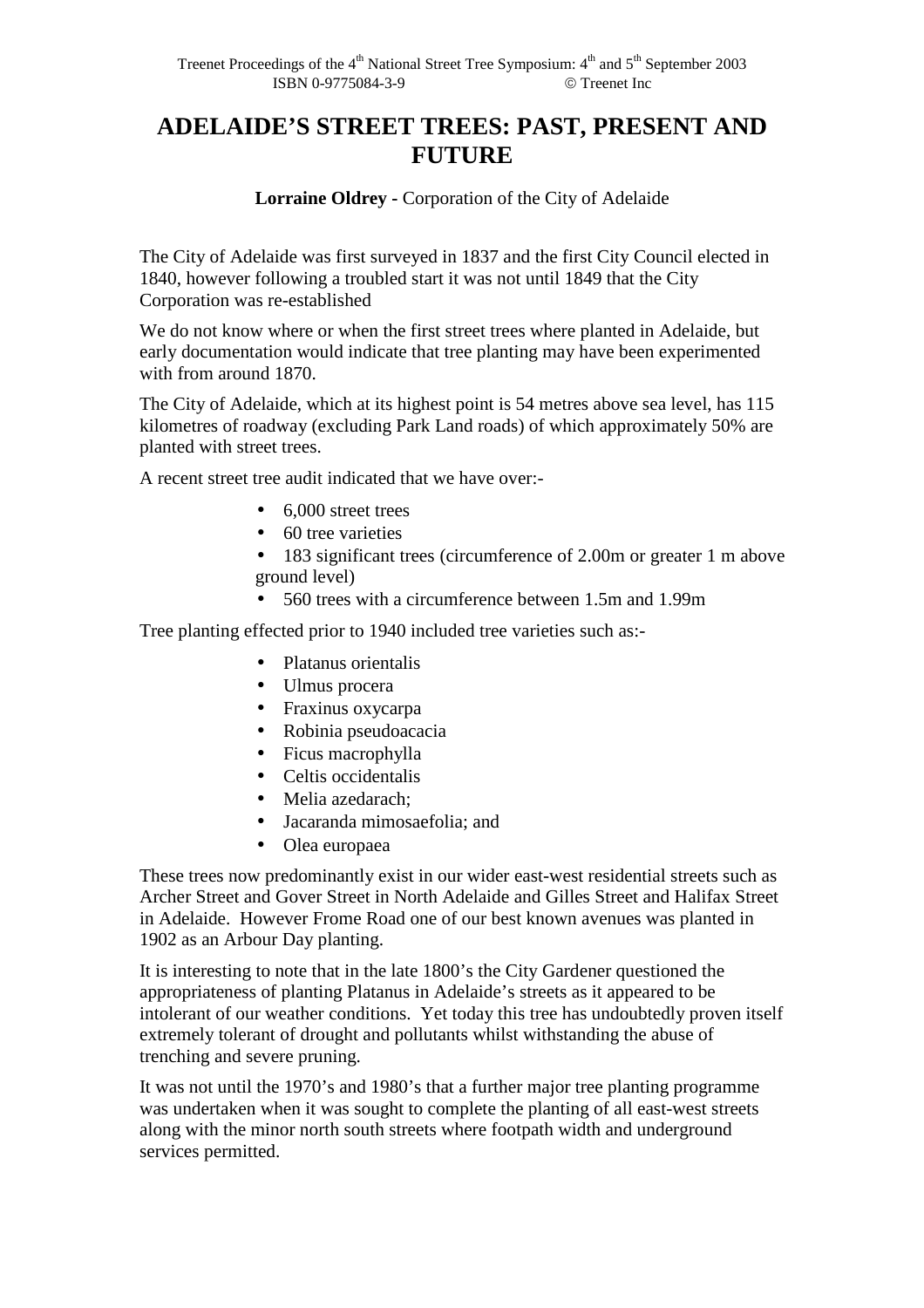During this period trees planted included:-

- Betula pendula
- Callistemon sps
- Celtis australis
- Celtis laevigata
- Eucalyptus erythrocorys
- Eucalyptus torquata
- Eucalyptus spathulata
- Hibiscus syriacus arden
- Hymenosporum flavum
- Koelreuteria paniculata
- Lophostemon conferta
- Podocarpus elatus
- Pyrus calleryana
- Sophora japonica

Whilst more recently we have planted:-

- Angophora costata
- Celtis tournefortii
- Gingko biloba
- Lagerstroemia indica x L. fauriei 'Biloxi', 'Sioux' and Tuscarora
- Pyrus calleryana 'Chanticleer', Red Spire' and 'Bradford'
- Pyrus ussuriensis
- Robinia pseudoacacia 'Frisia'
- Ulmus angustifolia 'Cornubiensis'
- Washingtonia fiflera

Other trees to be found in our streets include but are not limited to:-

- Brachychiton populneus
- Brachychiton rupestris
- Citrus sps
- Corymbia citriodora
- Ficus macrophylla
- Malus sps

Earlier this year Council undertook a street tree audit. Data from this survey is currently being checked and evaluated and will be up loaded to our Asset Management System (Hansen) in the near future.

Data collected included tree location, specie, observed tree maturity, tree condition, tree protection, tree base treatment, overhead wires, if located within one metre of a cross over and if the tree had street lights, signage or banners within its canopy, pruned to standard. This information will be further supplemented by additional information relating to known planting dates, what trees were originally planted and any other known data.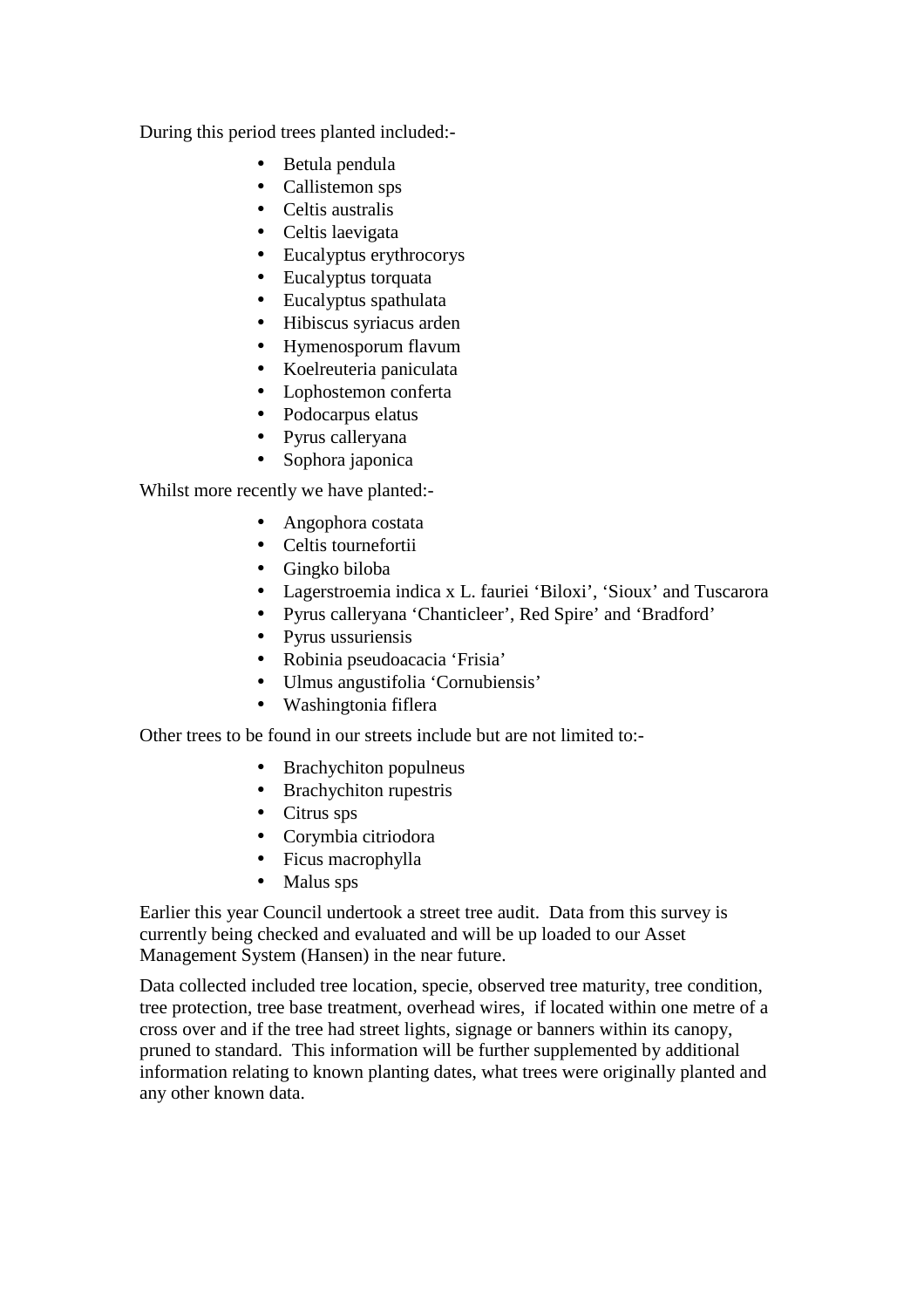| Grade          | Condition        | <b>General Meaning</b>                                                                                                                                                                                                                                                                                                               |
|----------------|------------------|--------------------------------------------------------------------------------------------------------------------------------------------------------------------------------------------------------------------------------------------------------------------------------------------------------------------------------------|
| $\bf{0}$       | Non-<br>existent | Asset absent or no longer exists                                                                                                                                                                                                                                                                                                     |
| 1              | Excellent        | Healthy tree in correct shape for species and location. Well<br>maintained with no significant defects and no evidence of<br>deterioration.<br>No work required                                                                                                                                                                      |
| $\overline{2}$ | Good             | As grade 1 but showing slight defects and deterioration eg <5%-<br>10% bark damage, <10% deadwood, but no dead branches.<br>Needs to be reinspected in 2-3 years. Deterioration has no<br>significant impact on health, safety and appearance of the tree.<br>Only minor work required                                               |
| 3              | Average          | Tree generally sound but appearance affected by minor defects<br>eg vandalism, 5-10% bark damage, 10-15% deadwood,<br>inappropriate shape, some rubbing and dead branches but no<br>safety risk. Some deterioration beginning to affect the health,<br>safety and appearance of the tree.<br>Some work required                      |
| 4              | Poor             | Tree has significant defects eg 10-15% bark damage, 15-25%<br>deadwood, broken branches, some rot and disease, poor shape<br>and up to 5% dead or rubbing branches, likely to cause a marked<br>deterioration in appearance, health and safety of the tree within 1<br>year.<br>Some replacement / rejuvenation needed within 1 year |
| 5              | Very Poor        | Unhealthy tree with serious defects and has died or is about to<br>die in the near future eg >15% bark damage, >25% deadwood,<br>>5% dead branches, significant disease and rot resulting in<br>unacceptable appearance, health and safety.<br>Urgent replacement/rejuvenation required                                              |

The grading criteria used for the tree condition was:-

A quick evaluation of the data to date indicates:-

Observed tree age

- 24% juvenile
- 25% semi-mature
- 44% mature
- 7% senescent

## Tree condition

- 70% of the trees were considered in above average condition
- 27% average; and
- 3% below average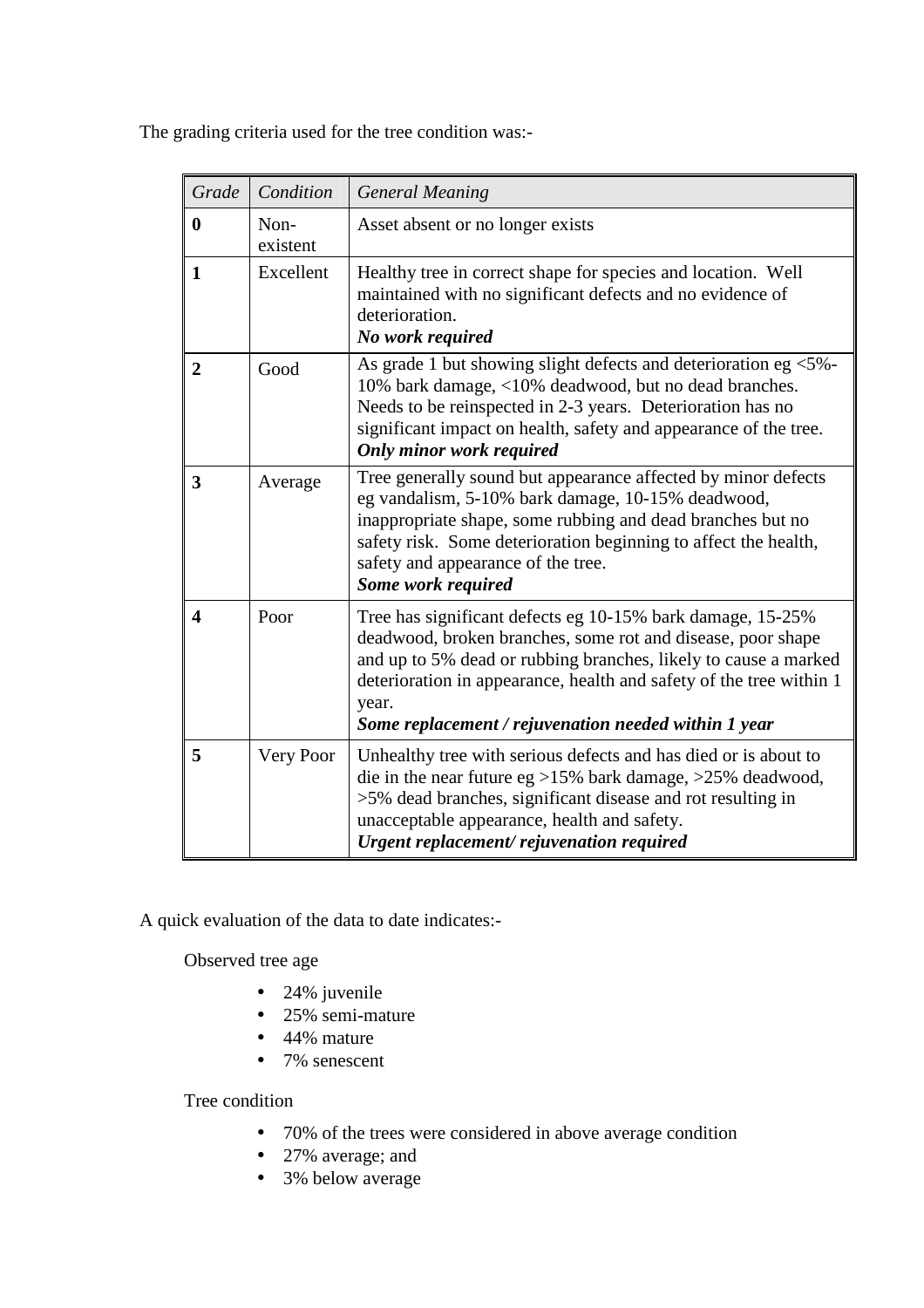## However

• 20% of our trees either have evidence of injuries or health problems

• mature trees considered to be in above average condition are dominated by Platanus orientalis, Celtis occidentalis and Fraxinus oxycarpa

• Fraxinus oxycarpa, Celtis occidentalis and Koelreuteria paniculate dominant the senescent trees in below average condition and the majority of these trees are located in North Adelaide

Street trees within Adelaide face an extremely tough time in addition to the usual issues:-

- the footpaths are often very narrow often without a nature strip or adjoining private garden
- the root zone is often composed of foreign material
- o a recent trench excavation in Frome Road exposed old fill consisting of broken bottles and pottery etc.

• proximity of kerb to tree and continually widening carriageways, resulting in the trees upper trunk protruding over the carriageway below the required clearance

• high density residential development with its associated narrow street frontages, crossovers, service infrastructure and street signage

- old infrastructure (gas, water, sewer)
- o the trees in Frome Road was severely affected by numerous gas leaks associated with old infrastructure. Luckily the SA Gas Company (Origin Energy), recognising the importance of this planting, was able to abandon the pipe in question and use another one
	- major event infrastructure
- o many large events are hosted within our streets which require the erection of spectator stands, footpath barricades, overhead wiring and speakers etc.

Other issues facing Council are:-

- authorities trenching too close to the tree trunks
- o this is of particular concern for the long term stability and health of the trees

• bus zones – especially articulated and wheelchair accessible buses where proximity to kerb is critical and vehicle intrusion over kerb is greater

• construction methods and site access issues for larger developments – cranes, hoardings, site offices etc.

• construction methods of older buildings

o many of Adelaide's older buildings were constructed on bluestone strip footings which are highly prone to movement

• complaints regarding roots intruding into private gardens and shading there off

• alleged structural damage to adjoining buildings, bluestone strip footings etc.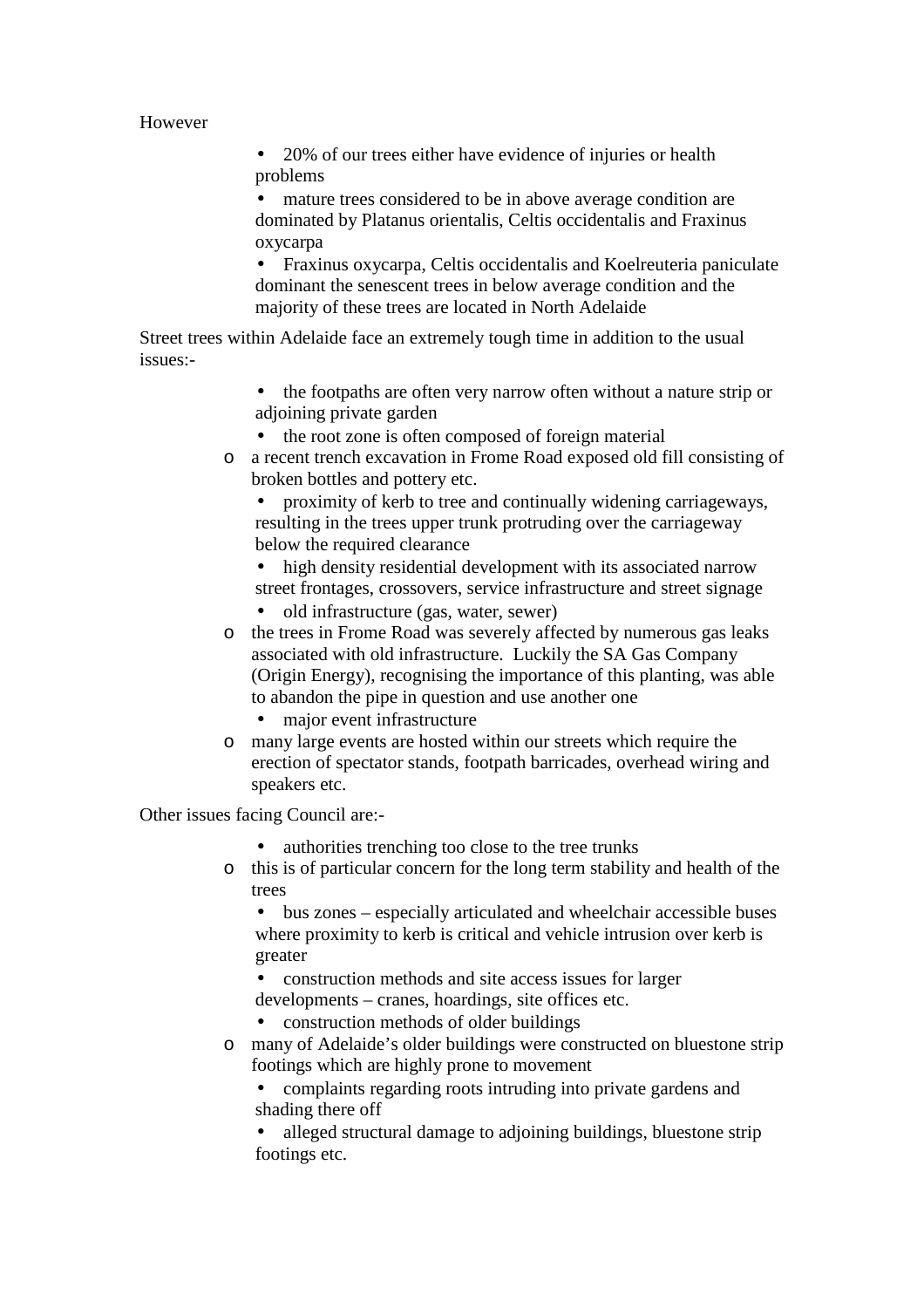- o it is interesting to note that in many of root barrier excavations where root damage has been alleged we have only exposed fine root growth
	- street lighting canopy growth restricts throw of light for both pedestrians and vehicles
	- bud lights and trees grates
- o maintenance issues, wiring and fixings embedded in growth
	- Ash whitefly and termites
- o Adelaide's Mediterranean summers provide an ideal climate for Ash Whitefly to thrive. However the degree of infestation can be a major inconvenience to residents and businesses alike. Two summers ago an Australian Post delivery man raised this pest as an OH&SW issue.
	- reduced soil moisture levels
- o movement of underground moisture has been modified by building construction and in recent times reduced summer rainfall
	- success of infill plantings particularly in well established tree boulevards
- o Growth of replacement plantings is slow and difficult for example in Frome Road
	- inappropriate trees originally planted either by Council or resident
- o trees should be removed and not replanted due to high risk of structural damage or extremely narrow footpaths but residents object to loss of trees
	- developers perspectives
- o Many developers advertise residential developments showing associated street tree planting which Council cannot effect. This creates a false impression and potential conflict with new residents seeking to have tree planting effected as they were advised that the trees would be planted.

Another issue regularly brought to our attention is asthma, particularly with respect to tree pollen. Whilst we acknowledge the health issues associated with this condition, there are many triggers within Adelaide that are known to be problematic with respect to pollen including Kikuyu (which is planted throughout our Park Lands and streets) and Acacia sps, Olea sps, Fraxinus sps, Betula sps, Cupressus sps, Platanus sps, Pinus sps and downy mildew (regularly found on our Plane trees)

Given this wide range of possible triggers for both asthma and seasonal allergic reactions and the distance that pollens and spores can easily travel it is extremely difficult to justify the removal of any street tree particularly where it is planted as part of an avenue at a resident's request.

Over the years we have excluded trees from our planting list and these include:-

- Callistemon sps extremely difficult to get required clearances for pedestrians and vehicles, numerous complaints related to flower drop.
- Calodendrum capense to slow, extremely difficult to get stock of a larger size
- Cercis siliquastrum irregular growth habit makes it extremely difficult to get required clearances for pedestrians and vehicles
- Eucalyptus sps –, irregular growth habit, desiccation of adjoining road surfaces, upheaval of water tables and footpath
- Fraxinus oxycarpa intrusive roots, surface rooting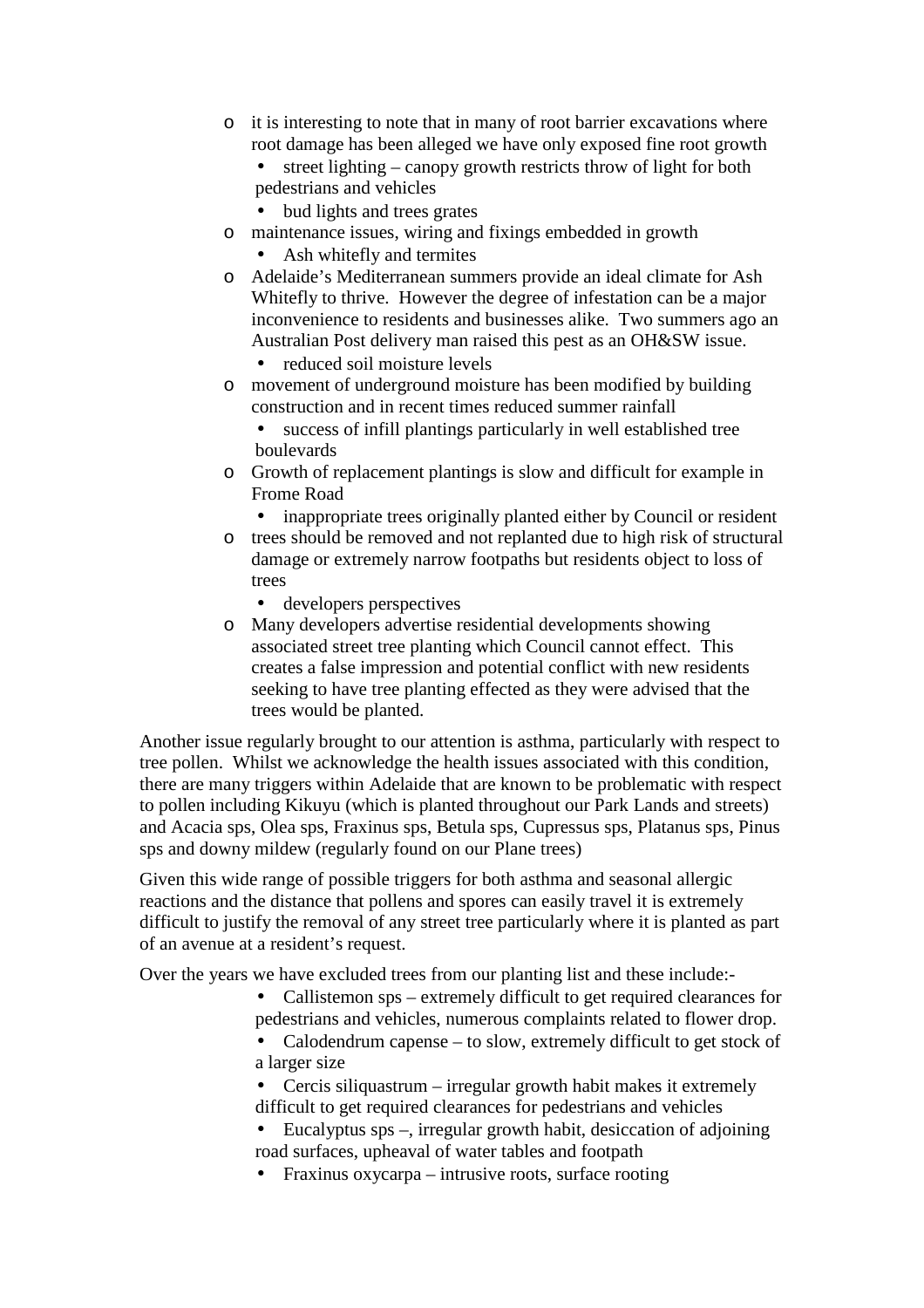• Koelreuteria paniculata – generally does not perform well unless regular water can be provided, short lived

- Lophostemon conferta– surface rooting, fruit size
- Melia azedarach fruit drop

• Pyrus calleryana – excessive fruit set which stains car duco and carpets, leaf spurs like thorns

• Podocarpus elatus - tree generally does not respond well to pruning, heavy fruit drop

• Robinia pseudoacacia "Frisia'– we have planted these trees in a street where the residents maintain nature strip verges and they have grown well however as they age they tend to sucker and the wood is fragile.

• Tilia cordata – trial plantings in streets did not perform well, also exudes a secretion that is sticky onto adjoining surfaces

• Ulmus procera -

Trees that we are watching closely, specifically with respect to fruit drop, include:-

• Pyrus sps, with exception of Pyrus ussuriensis, we are concerned that these trees have the potential to become prolific fruit setters

• Ginkgo biloba – these trees have performed extremely well provided they receive sufficient water in the first two summers, and residents resist the temptation to plant at their bases. However, are they all male – only time will tell.

• Gleditsia sps –. performs well if planted at a larger size, if planted too small the weepy young growth is prone to vandalism, however these trees can set a prolific amount of seed which when dropped onto the footpath can be extremely slippery

• Sophora - performs well if planted at a larger size but also can set a prolific amount of seed which when dropped onto the footpath can be extremely slippery. We have also recently received complaints that the seeds/pods are staining carpets when carried in on shoes; and

Ash Whitefly hosts - this insect has been found on many street trees including Fraxinus sps, Hymenosporum flavum, Lagerstroemia indica, Pyrus sps and Citrus spp.

We are watching with interest:-

• Lagerstroemia sps – new varieties – formative pruning is critical to ensure a well shaped trees, we will be looking at their susceptibility to Ash Whitefly

- Celtis tournefortii
- Malus standards

Recent star performers have been:-

- Pyrus ussuriensis we have trees over 10 years in age and to date apart from an isolated small pear they have not set fruit.
- Celtis laevigata fast growing, drought tolerant, forgiving of abuse including pruning and trenching